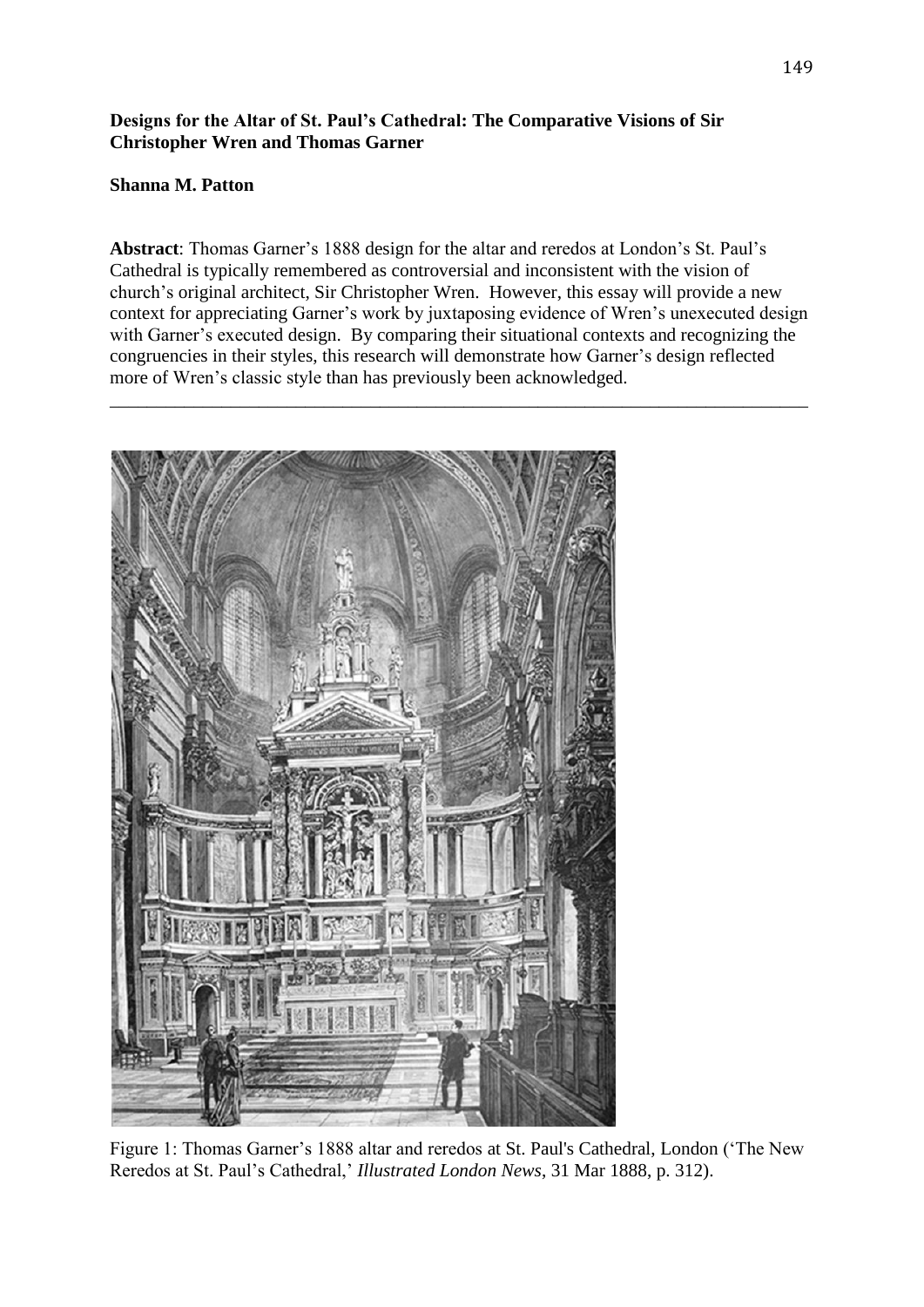'The sumptuous reredos, from the designs of Messrs. Bodley and Garner, was finished in January 1888, at a cost of £37,000. It was affirmed that it is in accordance with the intentions of Wren, as expressed in the 'Parentalia,' but it is not likely that Wren would have wished forty feet at the beautiful east end of his church to be permanently cut off by a barricade 60 feet high: neither is this mass of marbles, angels, Latin inscriptions, doors leading nowhere, &c., in accordance either with his pure Roman or Palladian designs, or with his intentions as to where the altar should be placed.<sup> $1$ </sup>

Augustus John Cuthbert Hare's critical reaction to Thomas Garner's 1888 altar and reredos at St. Paul's Cathedral (Figure 1) partially explains why, approximately 50 years later, the relatively new design was sacrificed to the Nazi war machine. Although throughout the course of World War II the survival of Sir Christopher Wren's London cathedral had symbolized the enduring spirit of the English nation,<sup>2</sup> the damage sustained to the high altar during the German *Luftwaffe*'s October 9, 1940 nighttime air raid on London created an opportunity to 'right' a perceived architectural 'wrong' from St. Paul's Victorian past. By 1958, the Dean and Chapter of the cathedral had replaced Garner's Baroque altar with a Gothic ciborium considered more consistent with Wren's original vision, but an objective comparison of Wren and Garner's designs reveals that Garner's work reflected more of Wren's style than critics have been willing to concede.

In order to provide a new perspective from which to appreciate Garner's work, this research will juxtapose Wren and Garner's designs for the high altar at St. Paul's Cathedral to compare their situational contexts and recognize the congruency of their styles. First, I will clarify Wren's original vision by examining existing evidence and disassociating his design from the style of the existing ciborium, which is misleadingly described as 'based on' Wren's design. 3 Second, I will describe Garner's vision and analyze how the common ground shared by Wren and Garner's designs reveals how the1888 altar and reredos reflected aspects of Wren's classic style that have previously been ignored.

Although Wren was notorious for altering his plans for St. Paul's during the course of its construction,<sup>4</sup> a surviving model, description, and sketch of his design, as well as examples of his work in other London cathedrals, provides a reliable picture of what his original, yet unexecuted vision for the high altar actually was.

On October 2, 1693, Wren presented to the cathedral's Building Committee a plan for a recessed altar in the semicircular apse at the far end of the East nave (Figure 2).<sup>5</sup> Beginning flush with the end of the choir stalls, the design featured a two-rise platform with a semicircular projection connecting the ambulatories on the North and South sides. Another platform with three rises and a more pronounced circular projection was positioned in line with the columns flanking the apse and was adorned with a decorative altar rail stretching the entire length of the platform. Just beyond the rail, the high altar table stood independently at

 $\overline{\phantom{a}}$ 

<sup>&</sup>lt;sup>1</sup> Augustus John Cuthbert Hare, *Walks in London*, 6<sup>th</sup> Ed., Vol. 1 (London: George Allen Publishing, 1894) p. 115.

<sup>2</sup> 'Oct. 9, 1940: St. Paul's Cathedral Bombed,' *This Day in History*, A&E Television Networks, LLC, retrieved from http://www.history.com/this-day-in-history/st-pauls-cathedral-bombed.

<sup>&</sup>lt;sup>3</sup> Laura Arends. 'What is a Cathedral? A resource book for teachers and students,' St. Paul's Cathedral Schools & Families Department, retrieved from

http://www.stpauls.co.uk/documents/education/what%20is%20a%20cathedral%20student%20booklet.pdf. See also 'Walk the Cathedral Floor,' St. Paul's Cathedral, accessible at http://www.stpauls.co.uk/Cathedral-History/Explore-the-Cathedral/Walk-the-Cathedral-Floor.

<sup>4</sup> Compare the differences between the approved Warrant Design with Wren's final product.

<sup>&</sup>lt;sup>5</sup> St. Paul's Cathedral Architectural Archive, 'The Choir and Morning Chapel; 1693-97,' retrieved from http://www.stpauls.co.uk/Cathedral-History/The-Collections/Architectural-Archive/4-The-Choir-and-Morning-Prayer-Chapel-169397.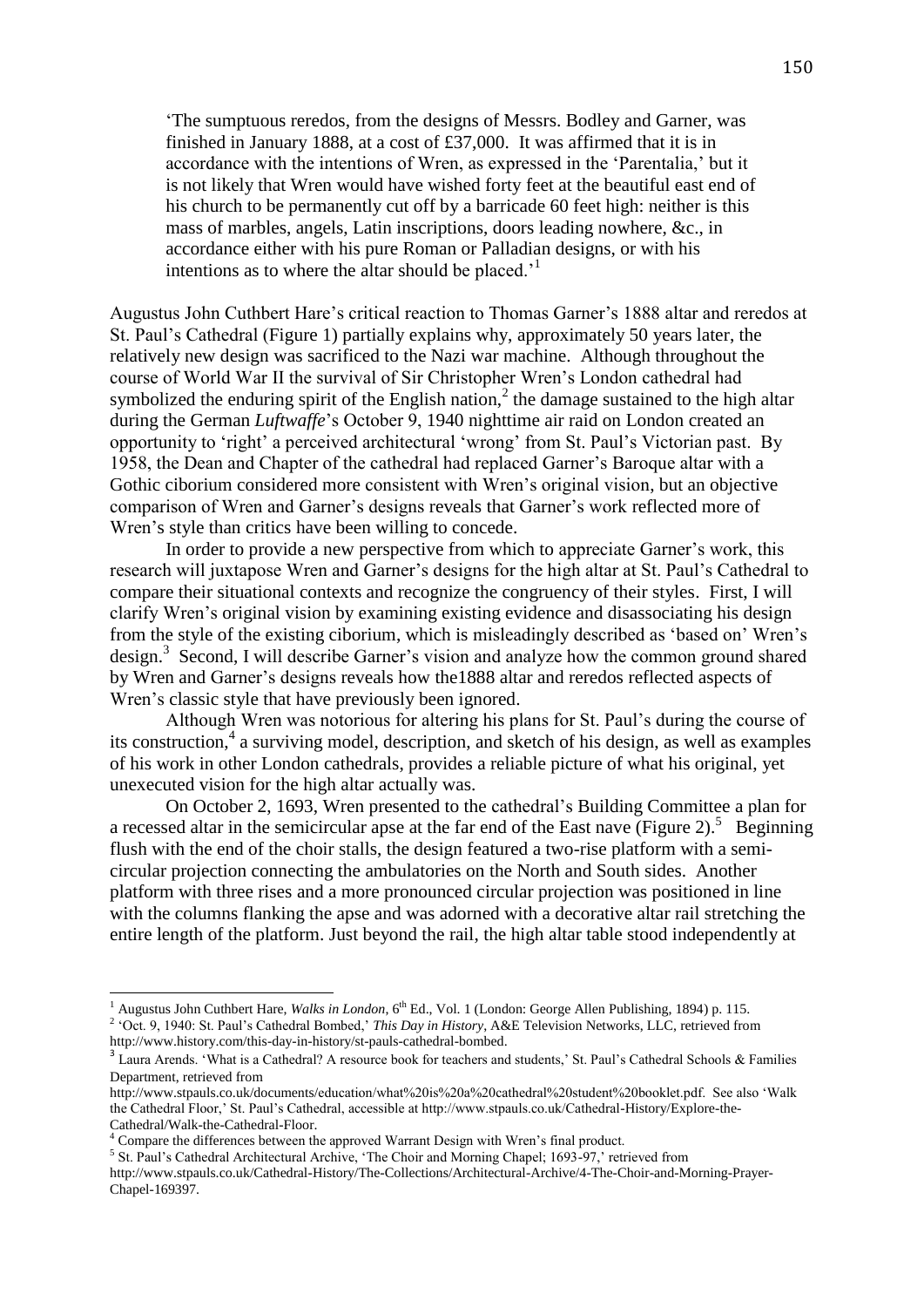the centre of the apse, several feet in front of a spiral-columned reredos-canopy that was pushed against the easternmost wall.

A physical model of Wren's design for the reredoscanopy (Figure 3) was constructed by joiner Charles Hopson in 1693, and we know from the description provided by Wren's son in *Parentalia* that the design prescribed 'four Pillars wreathed, of the richest Greek Marbles, supporting a Canopy hemispherical, with proper Decorations of Architecture and Sculpture.<sup>'6</sup> The anterior surface of the reredos-canopy, which was inspired by the twisted columns of Giovanni Battista Flora's ciborium in St. Peter's Basilica (Figure 4), $^7$  featured a 'shallow segmental canopy above an arched opening'<sup>8</sup> framed on each side by two pairs of spiral columns, each capped with ornate Corinthian capitals and sharing a rectangular plinth. A similar scheme was mirrored on the posterior side of the design, although square fluted columns were substituted in place of the spiral ones.





Figure 3: Wren's wooden model (Illustration: S. Patton).

Figure 2: Wren's plan for the choir and altar enclosures (Diagram: S. Patton).



Figure 4: Giovanni Battista Flora's ciborium in St. Peter's Basilica, Rome (Engraving: Artstor).

<sup>6</sup> Christopher Wren. *Life and Works of Sir Christopher Wren from the Parentalia or Memoirs by His Son Christopher*. (London: E. Arnold, 1750) pp. 152-153.

<sup>7</sup> Although the terms 'baldacchino' and 'ciborium' are often used interchangeably, '[s]trictly speaking, a baldacchino would be a non-permanent structure, presumably fabric, whereas a ciborium refers to a permanent structure of wood, metal, or stone.' Steve Semes, '*Introibo Ad Altare Dei*: The Baldacchino as an Element of Catholic Liturgical Architecture,' The Institute for Sacred Architecture, Vol. 2, retrieved from http://www.sacredarchitecture.org/articles/introibo\_ad\_altare\_dei/. <sup>8</sup> St. Paul's Cathedral Architectural Archive. See also Robert Trevitt's view of the choir on 31 Dec. 1706, Wren Society 14, pl. 18; and the description of sketch WRE/4/1/5 in the St. Paul's Cathedral Architectural Archive.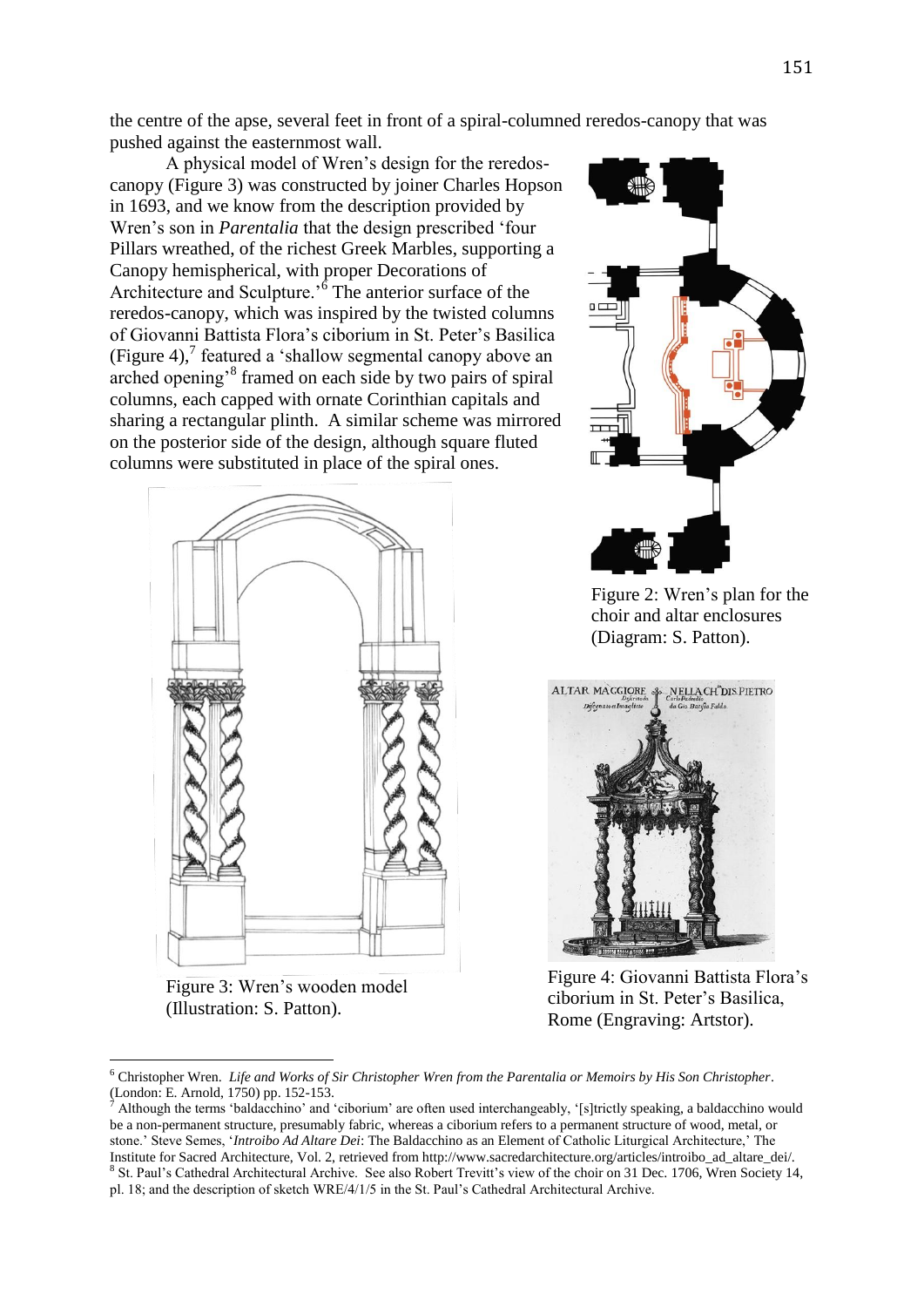The Building Committee's October 1693 meeting minutes indicated 'nothing was resolved upon' regarding Wren's plan, but the altar was ultimately excluded from the Commission's May 1, 1694 authorization to begin construction on the nearby organ and choir.<sup>9</sup> Wren's son justified the delay, explaining 'Information, & particular Descriptions of certain Blocks of Marble were once sent to the Right Reverend Dr. Compton, Bishop of London, from a Levantine Merchant in Holland, and communicated to the Surveyor, but unluckily the Colours and Scantlings did not answer his Purpose; so it rested in Expectance of a fitter Opportunity, else probably this curious and stately Design had been finished at the same Time with the main Fabrick.<sup>'10</sup>

Even so, rampant speculation that the clergy rejected the reredos-canopy as 'too catholic' for their post-reformation Anglican cathedral fueled assumptions that Wren intended to construct a full, free-standing ciborium like the one in St. Peter's.<sup>11</sup> However, this conclusion is unsubstantiated by the surviving model, description, and sketch of Wren's design, as well as his overwhelmingly consistent use of a reredos screen in each of the altars he designed for other London Cathedrals.<sup>12</sup> The only similarity between Wren's design and Flora's Roman ciborium was the spiral marble columns. In other key respects, Wren's design was appreciably different: it featured pairs of spiral and square columns instead of four symmetrical corner columns; its canopy was a two-dimensional hemispherical arch, not a three-dimensional conical dome; its foundational layout was rectangular, not square; and its placement was against the wall several feet behind the altar table, not centered in the aisle directly over the altar.

From a stylistic standpoint, Wren was concerned with balancing the proportions of the cathedral's classical architecture with the details of its interior fittings.<sup>13</sup> and the ornate embellishments of Flora's ciborium would have created a distraction from the clean Palladian details of the cathedral's larger fabric. Furthermore, from a political standpoint it is unlikely Wren desired to challenge church politics by proposing overtly catholic design in the aftermath of the English Reformation,<sup>14</sup> especially when his salary was subject to the control of the Church Commissioners.<sup>15</sup>

Unfortunately, the 1958 replacement of Garner's altar and reredos with a Modern Gothic ciborium designed by Stephen Dykes Bower (Figure 5) shows the extent to which history has accepted an erroneous interpretation of Wren's original vision for the altar. Claiming Bower's Gothic design is 'based on'<sup>16</sup> Wren's Classical design, people incorrectly view the ciborium as a fulfillment of Wren's vision. Although both designs took inspiration from the spiral columns of Flora's work in St. Peter's, Wren's design did not, in fact, propose a full-fledged ciborium. The surviving model, description, and sketch of his design, as well as examples of his work in other London cathedrals, all prove Wren's original vision for the altar involved a Classically-styled marble reredos canopy positioned against the wall of the

<sup>&</sup>lt;sup>9</sup> St. Paul's Cathedral Architectural Archive.

 $10$  Wren, p. 153.

<sup>&</sup>lt;sup>11</sup> See 19<sup>th</sup> century Surveyor Francis Penrose's interpretive sketches of Wren's design held in St. Paul's Cathedral Architectural Archive. See also William MacDonald Sinclair, *Memorials of St. Paul's Cathedral* (London: Chapman and Hall, Ltd., 1909) p. 253; and Keene, p. 229.

<sup>12</sup> Compare to the altars in St. Benet Paul's Wharf, St. Clement Eastcheap, S.t James Garlickhythe, St. Margaret Lothbury, St. Margaret Pattens, St. Stephen Walbrook, St. Andrew by the Wardrobe, St. Andrew, Holborn, St. Anne and St. Agnes, St. Bride's Church, St. Lawrence Jewry, St. Mary-le-Bow, St. Michael Paternoster Royal, St. Nicholas Cole Abbey, St. Vedast Foster Lane, etc.

<sup>&</sup>lt;sup>13</sup> See Cedric D. Reverand II, 'Wren's Stylistic Development,' *Eighteenth-Century Life*, Vol. 25, No. 2, Spring 2001, pp. 81-115.

 $14$  Ibid.

<sup>&</sup>lt;sup>15</sup> Implying Wren delayed completion of the Cathedral for his own financial benefit, sometime after 1707 an Act of Parliament successfully withheld half of Wren's salary to encourage the completion of construction. William MacDonald Sinclair, *Memorials of St. Paul's Cathedral* (London: Chapman and Hall, Ltd., 1909) p. 259-260.  $16$  Arends.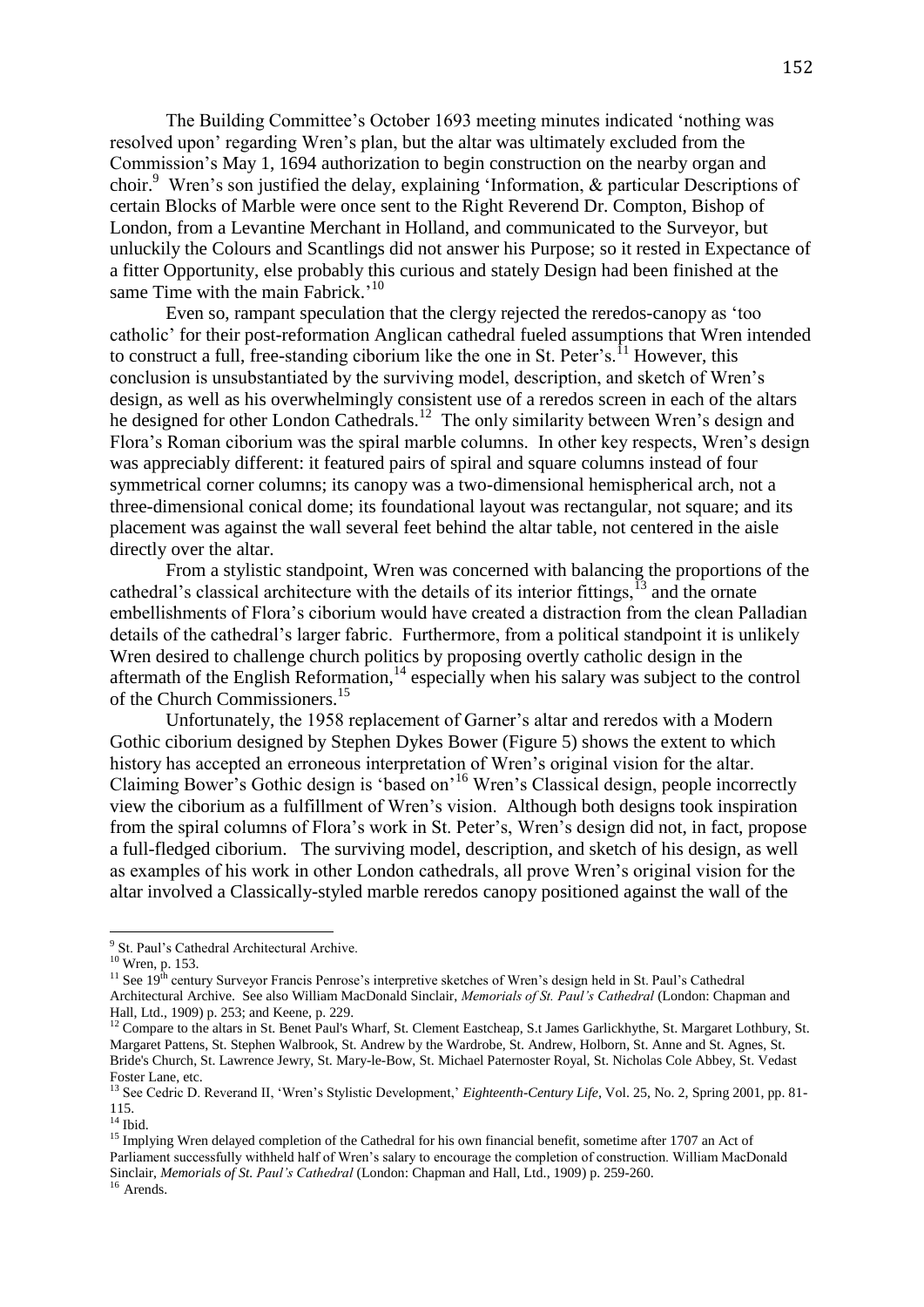apse behind an open altar table, not a freestanding Gothic-styled ciborium hovering over a restricted altar table.

Upon Wren's death there were no revised plans to construct a permanent altar, and concern about the design of the altar lay dormant until 1870's when, in hopes of accommodating St. Paul's swelling congregation, a controversial decision was made to remove the choir screen, reposition the organ, and shift the choir stalls 30 feet westward.<sup>17</sup> The open vista that now spanned the length of the cathedral emphasized the striking absence of an altar suitable to the grand proportions of the larger structure.<sup>18</sup> A variety of designs were considered, including plans for a ciborium similar to Bower's, but it was only after the 1882 installation of the 'Great Paul' bell in the southwest tower that the partnership of George Bodley and Thomas Garner were invited to design a permanent altar reredos.<sup>19</sup>

Thomas Garner was ultimately responsible for the design of the altar and reredos revealed to the public on January 25, 1888 (Figure 1).<sup>20</sup> Instead of positioning the altar in the apse, he brought it forward with a semi-circular reredos backdrop, connecting the great eastern piers of the nave and isolating the apse into a separate chapel that became known as the Jesus Chapel.<sup>21</sup> The altar table was elevated on a six-rise platform of white marble centered toward the rear of



Figure 5: Stephen Dykes Bower's 1958 ciborium at St. Paul's Cathedral (Photo: S. Patton).

an expansive two-rise pavement of Rosso Antico, Brescia, and Verdi di Prato.<sup>22</sup> The wallhigh foundation or 'basement' of the reredos framed the altar with marble relief panels and two pierced-brass doors on each side providing access to the apse. A second level of vertically compact panels contained additional marble reliefs, the largest of which depicted from left to right the nativity, entombment, and resurrection, and it was upon this level the reredos was finally capped with a tall, open colonnade framing pairs of ornate spiral columns supporting a pedimented entablature. The focal arch of the central structure depicted Christ crucified with sculptures of St. John, the Virgin Mary, and a Roman soldier below, and a gilt bronze inscription of *Sic Deus Dilexit Mundum*, Latin for 'God so loved the world' (John 3:16), adorning the frieze above. The niche topping the pediment was then crowned with statues of

<sup>&</sup>lt;sup>17</sup> George Clinch, *St. Paul's Cathedral London*, London: Melhuen & Co., 1906, p. 151-153. Notes from 'The Choir and Morning Prayer Chapel, 1693–97,' St. Paul's Cathedral Architectural Archive.

 $\cdot$  Clinch, p. 151-155.

<sup>&</sup>lt;sup>19</sup> Sue Eastwood, 'Dean Gregory: "man of iron", radical reformer,' University of Chichester: Otter Memorial Papers, c. 2010, retrieved from

http://www.stpauls.co.uk/documents/cathedral%20and%20history/dean%20gregory%20by%20sue%20eastwood.pdf. <sup>20</sup> Charles Force Deems, 'The New Altar and Reredos in St. Paul's Cathedral, London,' *Frank Leslie's Sunday Magazine*, Vol 23, Jan-Jun 1888 (New York: Frank Leslie's Publishing House, 1888) pp. 308-309.

<sup>21</sup> Arthur Dimock, *Bell's Cathedrals: The Cathedral Church of St. Paul's, An Account of the Old and New Buildings with a Short Historical Sketch*, London: George Bell & Sons, 1900, retrieved from The Project Gutenberg eBook Archive, http://archive.org/details/bellscathedralst25266gut.

<sup>22</sup> Thomas Garner, 'The New Altar Screen in St. Paul's Cathedral,' *Transactions of the St. Paul's Ecclesiological Society,* Vol. 2 (London: Alabaster, Passmore and Sons, 1890) pp. 167-168.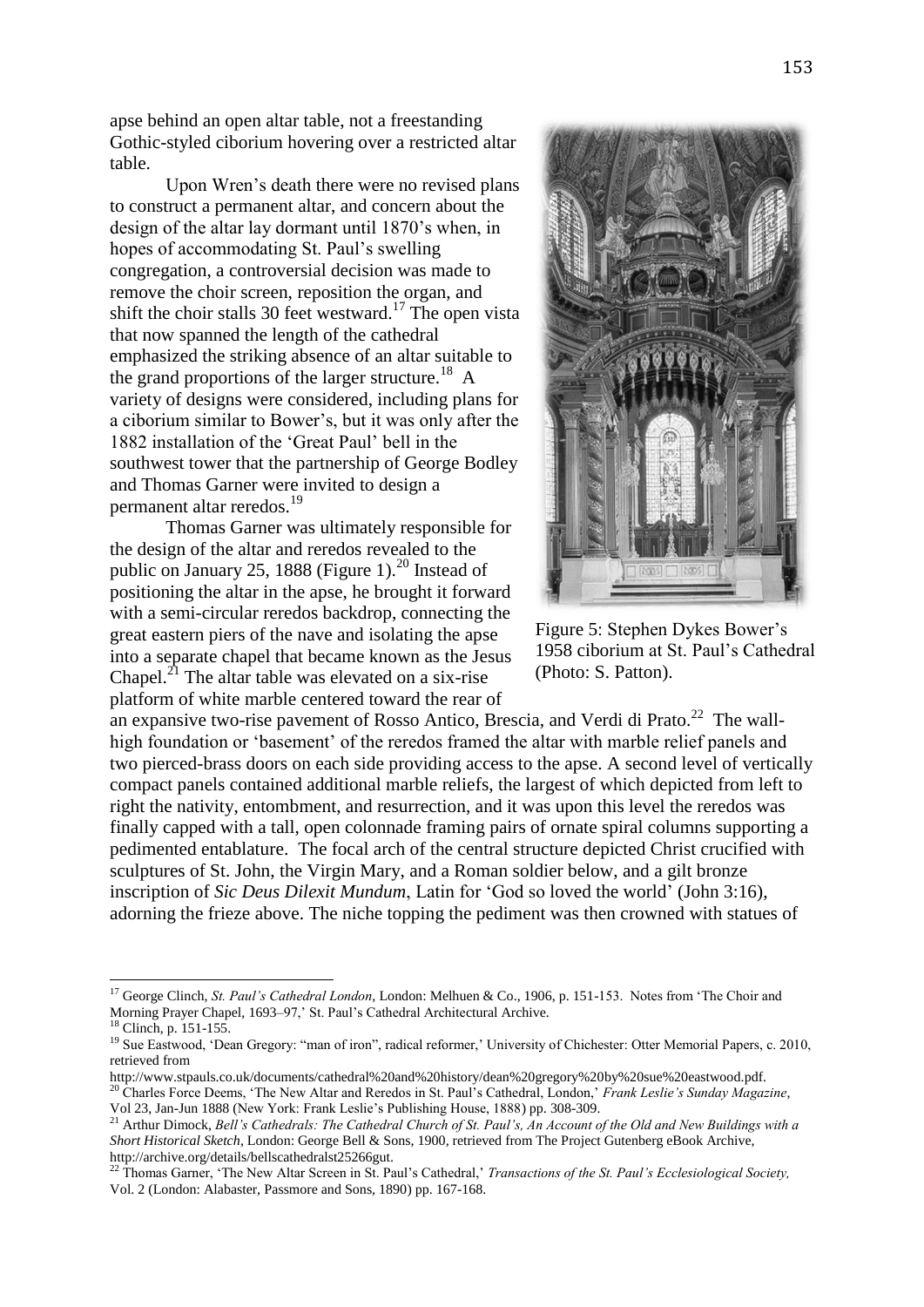St. Paul and St. Peter on either side of Mary holding the infant Jesus, and occupying the summit above her stood the crowning figure of the risen Savior. $^{23}$ 

Contemporary responses to Garner's design were divided. Supporters claimed it 'added incalculably to the dignity and impressiveness of the general architectural effect of the church,<sup>24</sup> while detractors argued the scale and 'Popery' of the embellishments ruined Wren's original vision for the cathedral.<sup>25</sup> In reality, Garner's design reflected aspects of Wren's vision that have gone unnoticed. Specifically, the circumstances influencing the design, as well as Garner's stylistic choices, demonstrate their common ground.

Both Wren and Garner were influenced by contemporary church politics. Wren worked for post-reformation evangelists eager to symbolize a new theology in the architecture of the church. Disenchanted with, but still accustomed to, the Gothic style of Catholic cathedrals, the Anglican Church began to infuse Classically-inspired architecture into a tradition of Gothic design. To emphasize the priesthood of all believers, the 'high altar' became known as the 'communion table,' and 'Popish' idols of the Virgin Mother and the Crucifixion were replaced with more modest symbols of faith.

In a similar way, Garner worked for an Anglican church that recognized how church architecture symbolized High-Church and Low-Church theology. Specifically, the Oxford Movement had embraced the ritualism of the old church, and with it saw Gothic architecture as a representation of an idealized past. Victorian England re-embraced Gothic style as a symbol of national pride, and the Anglican Church fought to find an architectural balance between past and present ideologies.

Seeking to reconcile Classical principles with the picturesque quality of traditional Gothic architecture, both Wren and Garner's designs represent what *Parentalia* described as 'Gothic rectified to a better manner of architecture.'<sup>26</sup> Arguments that Garner's design violated Wren's 'pure' Roman or Palladian design are deceptive, because Wren's design was not itself 'pure'.<sup>27</sup> Wren's work was dictated by the King and Commissioner's desire for a design that would (1) glorify God and promote worship, (2) exceed the splendor of the previous church, and (3) create a principle ornament for the city that symbolized the honor of the government and realm.<sup>28</sup> Subject to conflicting opinions about style, his 'purer' first and second designs were rejected because they were so dissimilar to the Gothic cathedral style,<sup>29</sup> and his third design was only approved because it conformed to a so-called 'cathedral form' and attempted to reconcile a Classic style with traditional Gothic elements.<sup>30</sup>

In a similar way, Garner's work was dictated by the Chapter and Dean's desire for a design that would (1) enhance the splendor of the cathedral without disrupting the solemnity and simplicity of the edifice, (2) integrate colorful marble durable enough to withstand London weather, and (3) employ rich gilding and decoration harmonious to 'our simpler form of worship.'<sup>31</sup> The Decorative Committee rejected Garner's initial design for a less elaborate canopy altar as impractical and requested from him a large, semi-circular marble reredos to connect the existing architecture of the church.<sup>32</sup> Concerned with creating a design visible from the far end of the West nave whilst preserving the overall scale of the cathedral,  $33$  Garner

 $23$  Ibid.

 $24$  Clinch, p. 154. See also Deems.

 $25$  Eastwood, p. 6; Dimock, p. 52; and Hare, pp. 115-116.

<sup>26</sup> Wren, p. 139; See also Garner, p. 167.

 $27$  Hare.

<sup>28</sup> Wren, p. 135.

<sup>29</sup> Ibid, p. 139.

 $30$  Ibid.

<sup>&</sup>lt;sup>31</sup> Dean Milman, Letter to the Bishop of London, quoted by Hare, p. 167.

<sup>32</sup> Garner, p. 168.

 $^{33}$  Ibid.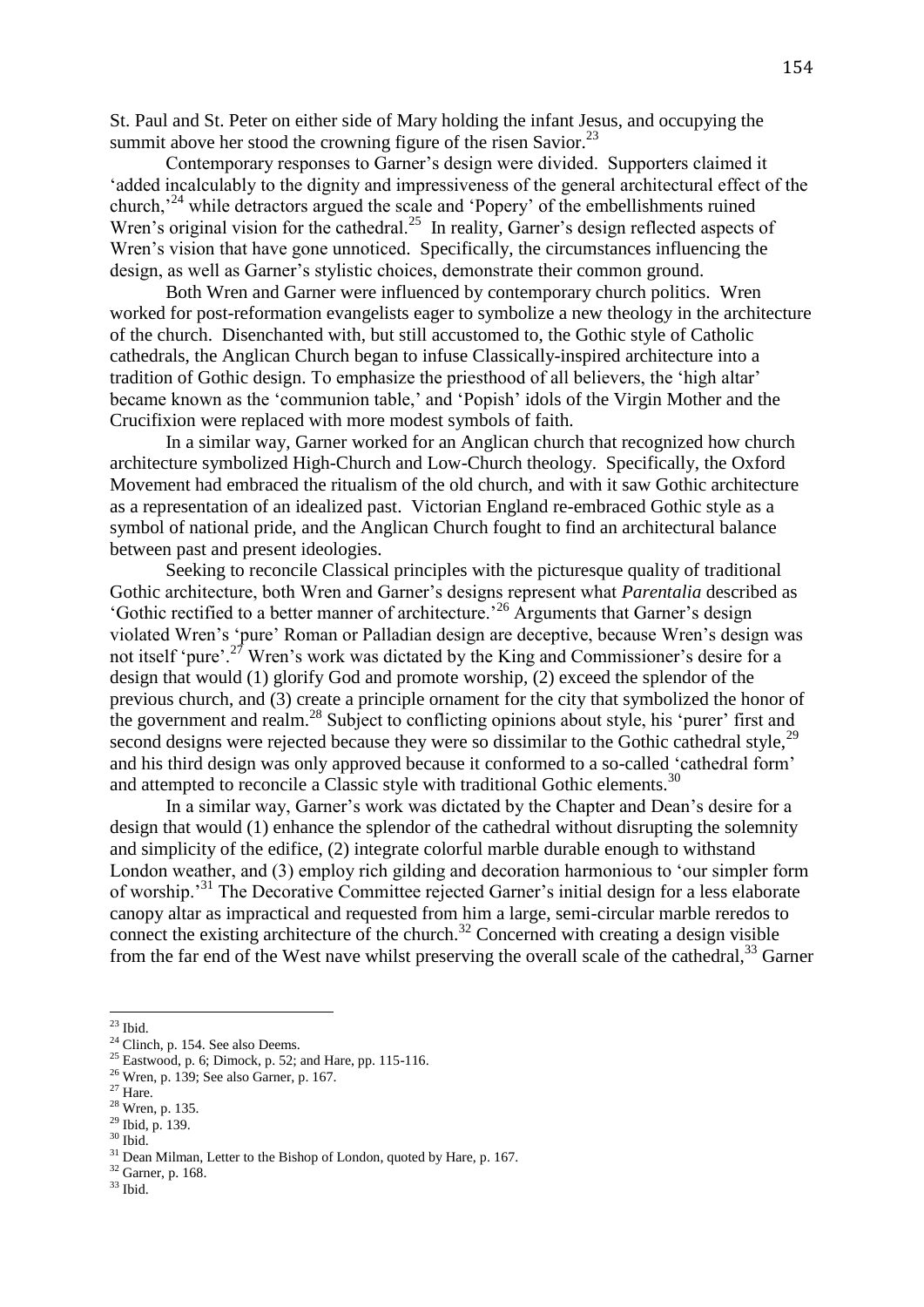conformed to the contemporary demand for an elaborate altar and created the grandeur desired by applying an ornate vision to a Classical form.

Garner's attempt to preserve Wren's stylistic vision and sense of proportion despite the demands of church leaders was initially praised, with one magazine writing,

'The architectural detail has been very carefully studied so as to assimilate, as far as possible, the general style of the Cathedral, and the leading lines of the composition continue those of the choir wall; so that the various cornices, architraves, plinths, etc., all range with similar features of the main fabric of the church, by which means the reredos is made to assume the character of a structural part of the building rather than that of a mere piece of furniture, and thus the marked classical treatment which Sir Christopher Wren had imparted to his design for the Cathedral is in no way impaired or broken through.<sup>34</sup>

But this praise was soon forgotten when a drawn-out legal battle over the purportedly Catholic symbolism of several of the reredos sculptures inspired viewers to distance Garner's design from Wren's vision.<sup>35</sup> The aesthetic similarities between Garner and Wren's designs were substantially ignored while differences in their scale, placement, use of colour and use of text were used to suggest that Garner's design was overtly High-Church and completely antithetical to the Low-Church character of Wren's design. 36

However, a comparison of the circumstances influencing Wren and Garner's stylistic choices prove otherwise. According to Edward Rimbault, Wren had always 'wished the organ to be placed on one side of the Choir, as it was in the old Cathedral, that the whole extent and beauty of the building might be seen at one view; the Dean, on the contrary, wished to have it at the west-end of the choir; and Sir Christopher, after using every effort and argument to gain his point, was at last obliged to yield.'<sup>37</sup> The minimized scale of Wren's design for the reredos canopy was tailored to the confined vista created by the organ and choir screen, just as the maximized scale of Garner's reredos was tailored to the expansive vista created by the removal of the organ and choir screen. Both Wren and Garner were concerned with balancing the scale of the altar with the proportions of the surrounding architecture, and the difference in the size of their designs demonstrates less about how their styles clashed than how their styles coordinated.

Wren positioned his altar and reredos canopy within the apse to accommodate the restrained dimensions of the choir and emphasize the beauty of the stained glass windows. In like manner, Garner positioned his reredos canopy away from the apse to accommodate the new dimensions of the relocated choir stalls, and on the top of his reredos he created an open colonnade of Corinthian columns to allow spectators a full view of the windows beyond. Although Wren and Garner's designs for St. Paul's altar were influenced by different circumstances, both sought to blend their creative visions with the existing architecture of the cathedral and maintain a balance of proportions that enhanced the beauty of the larger structure.

Moreover, Wren and Garner's design choices were stylistically consistent. Like Wren's unexecuted design, Garner's executed plan included pairs of spiral marble columns; a compressed reredos-canopy with a central arch; a solid, semi-circular backdrop to frame a

1

<sup>&</sup>lt;sup>34</sup> Deems, pp. 308-309.,

<sup>35</sup> See Hare, 115; Eastman, p. 6; 'St. Paul's Reredos,' *The Press, Canterbury*, Vol. XLVI, Issue 7326, 3 Jun. 1889, p. 5; 'St. Paul's Reredos Case,' *The Brisbane Courier*, 22 July 1891, p. 5; 'The Reredos in St. Paul's Cathedral,' *The Sydney Morning Herald*, 22 July 1891, p. 7; 'Allcroft v. Bishop of London; Lighton v. Bishop of London,' *The Law Times*, Vol LXV., N.S., 26 Sept. 1891, pp. 92-97; 'R. v. Bishop of London,' *The Justice of the Peace*, Vol. LV, 5 Dec. 1891, pp. 773-775. <sup>36</sup> See Hare, 168.

<sup>&</sup>lt;sup>37</sup> Sinclaire, p. 248, quoting Edward Rimbault, New History of the Organ, London: Robert Cocks & Co., 1870).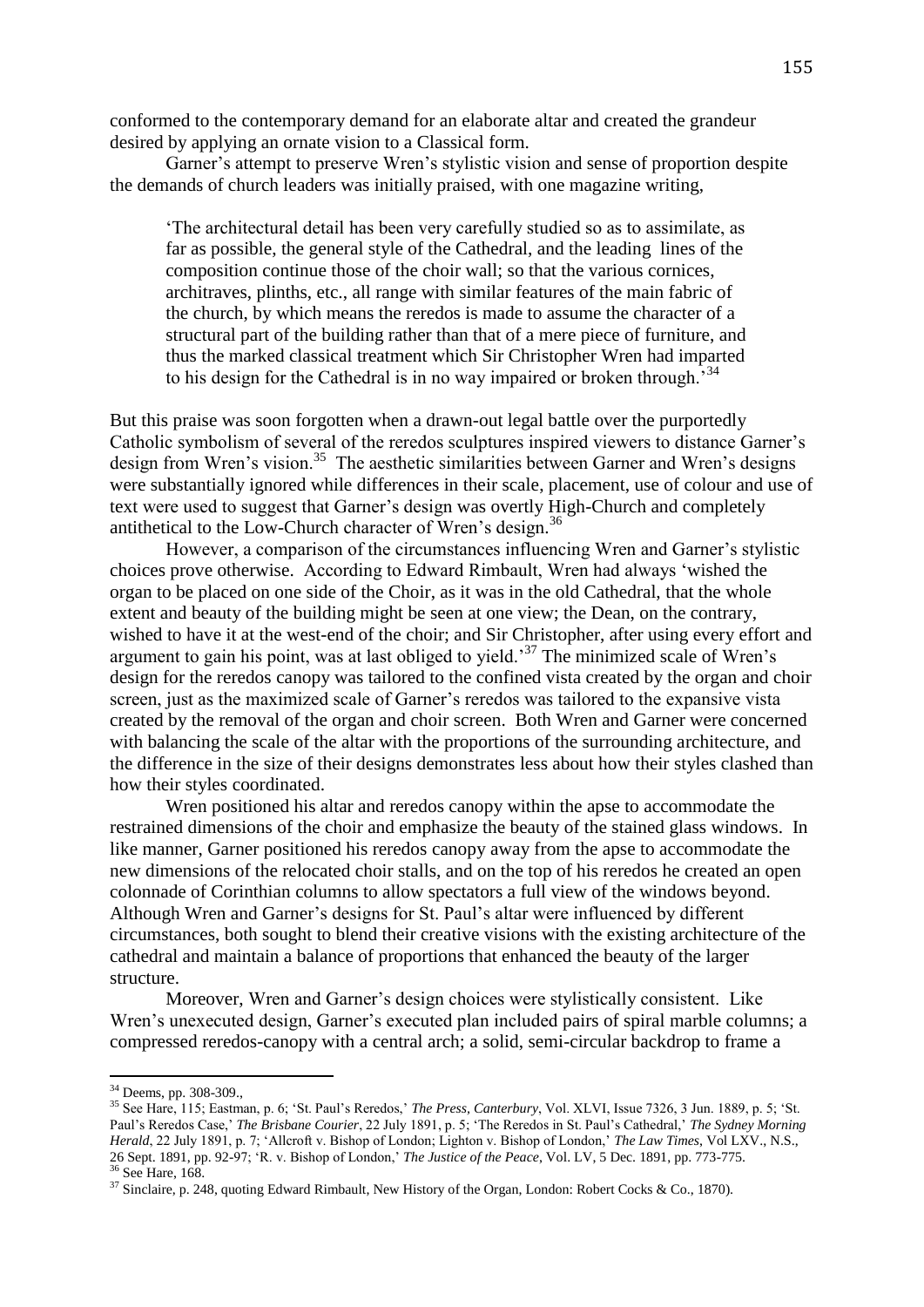free-standing altar; ornamentation with angels, fruit, and floral festoons similar to that used on the choir stalls and wall reliefs; and Corinthian capitals mimicking those that adorned the columns throughout the interior and exterior of the cathedral.

In conclusion, although Thomas Garner's 1888 design for St. Paul's altar and reredos may have been controversial and differed from Wren's original vision in its scale, placement, use of colour, and use of text, an objective comparison of Wren and Garner's designs reveals they had more in common than critics have previously acknowledged. Both the historic situations influencing the designs, as well as the stylistic choices that resulted, represent a common ground that will forever link Wren and Garner's designs and provide a better context for appreciating the value of Garner's historic contribution to the architecture of St. Paul's Cathedral.

## **Bibliography**

- 'Allcroft v. Bishop of London; Lighton v. Bishop of London,' *The Law Times*, Vol LXV., N.S. (26 Sept. 1891), pp. 92-97.
- 'Oct. 9, 1940: St. Paul's Cathedral Bombed,' *This Day in History*, A&E Television Networks, LLC, retrieved from [http://www.history.com/this-day-in-history/st-pauls-cathedral](http://www.history.com/this-day-in-history/st-pauls-cathedral-bombed)[bombed.](http://www.history.com/this-day-in-history/st-pauls-cathedral-bombed)
- 'R. v. Bishop of London,' *The Justice of the Peace*, Vol. LV (5 Dec. 1891), pp. 773-775.
- 'St. Paul's Reredos Case,' *The Brisbane Courier* (22 July 1891), p. 5.
- 'St. Paul's Reredos,' *The Press*, *Canterbury*, Vol. XLVI, Issue 7326 (3 Jun. 1889), p. 5.

'The Reredos in St. Paul's Cathedral,' *The Sydney Morning Herald* (22 July 1891), p. 7.

- Arends, Laura. 'What is a Cathedral? A resource book for teachers and students,' *St. Paul's Cathedral Schools & Families Department*, retrieved from [http://www.stpauls.co.uk/documents/education/what%20is%20a%20cathedral%20stud](http://www.stpauls.co.uk/documents/education/what%20is%20a%20cathedral%20student%20booklet.pdf) [ent%20booklet.pdf.](http://www.stpauls.co.uk/documents/education/what%20is%20a%20cathedral%20student%20booklet.pdf)
- Clinch,George. St. Paul's *Cathedral London,* London: Melhuen & Co., 1906.
- Deems, Charles Force. 'The New Altar and Reredos in St. Paul's Cathedral, London,' *Frank Leslie's Sunday Magazine*, Vol 23, Jan-Jun 1888, New York: Frank Leslie's Publishing House, 1888, pp. 308-309.
- Dimock, Arthur. *Bell's Cathedrals: The Cathedral Church of St. Paul's, An Account of the Old and New Buildings with a Short Historical Sketch* (London: George Bell & Sons, 1900), retrieved from The Project Gutenberg eBook Archive, [http://archive.org/details/bellscathedralst25266gut.](http://archive.org/details/bellscathedralst25266gut)